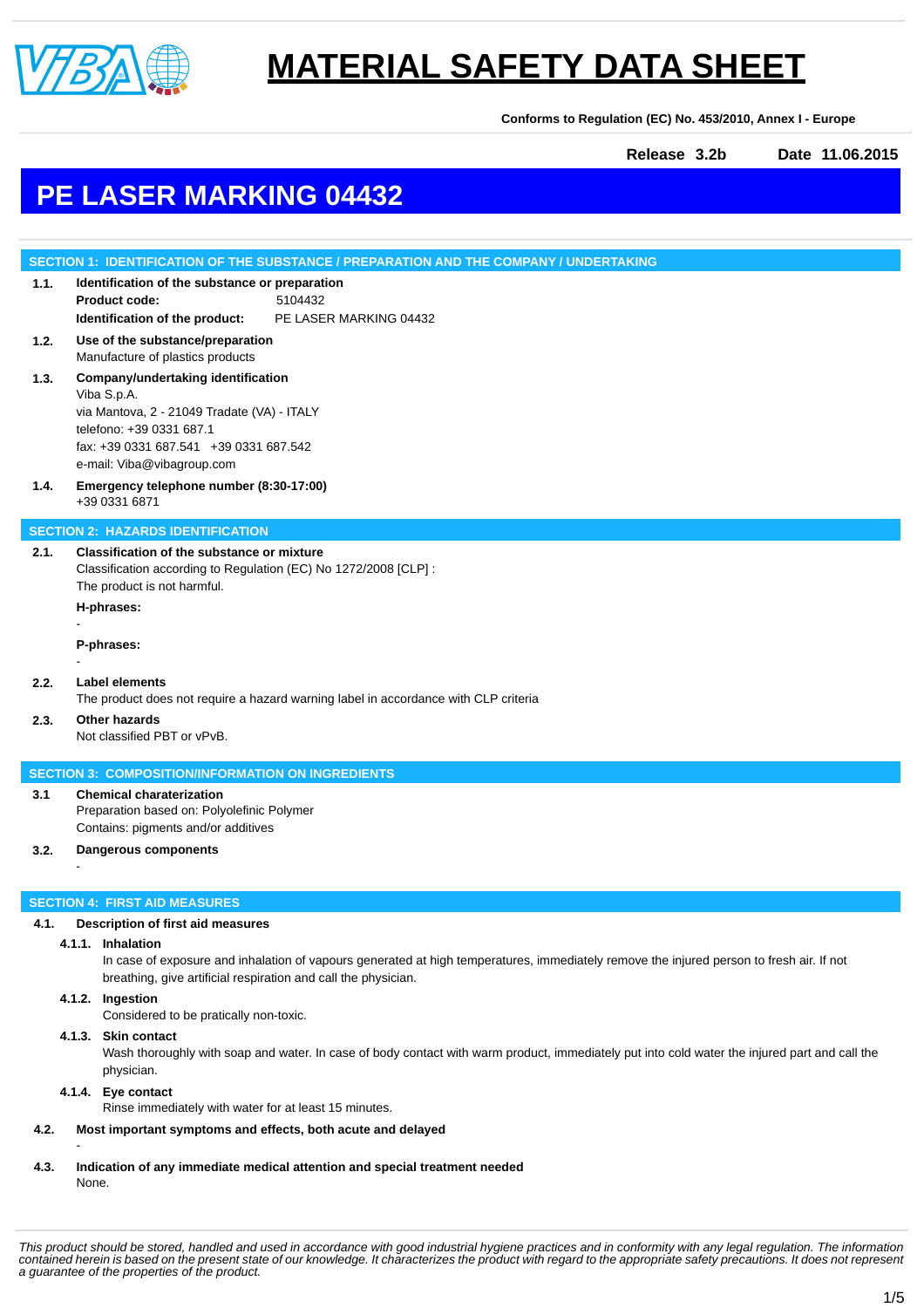

**Conforms to Regulation (EC) No. 453/2010, Annex I - Europe**

**Release 3.2b Date 11.06.2015**

## **PE LASER MARKING 04432**

#### **SECTION 5: FIRE FIGHTING MEASURES**

#### **5.1.a. Suitable extinguishing media** Water, CO2, foam.

**5.1.b. Extinguishing media which shall not be used for safety reasons**

#### **5.2. Specific hazards**

-

Thermal decomposition or burning may release oxides of carbon and other toxic gases or vapours. Protect respiratory system. Eliminate water used fo extinguishing in accordance to local regulations.

#### **5.3. Special protective equipment for firefighters** Use full protective clothing for chemicals and self-contained breathing apparatus.

#### **SECTION 6: ACCIDENTAL RELEASE MEASURES**

#### **6.1. Personal precautions**

Usual precautionary measures when handling chemicals must be respected.

#### **6.2. Environmental precautions**

Prevent contamination of soil, drains and surface waters. Inform authorities in case material reaches sewages or rivers.

#### **6.3. Methods for cleaning up**

Take up mechanically and dispose in accordance with local regulations.

#### **SECTION 7: HANDLING AND STORAGE**

#### **7.1. Handling**

Handle and open the containers with care. See also 10.1 of the present safety data sheet.

#### **7.2. Storage**

Keep away from heat sources. Store in the original container accurely closed, at room temperature and keep away from humidity.

### **7.3. Specific use(s)**

Not applicable

#### **SECTION 8: EXPOSURE CONTROLS / PERSONAL PROTECTION**

#### **8.1. Control parameters**

Product in granular form (not very soluble or insoluble).

#### **8.2. Exposure controls**

#### **8.2.1. Appropriate engineering controls**

Minimize the generation of airborne dust, use of facilities and systems engineering controls to contain any dust generated during processing of the product.

#### **8.2.2. Individual protection measures, such as personal protective equipment**

Observe the usual precautionary measures for handling chemicals. The wearing of closed work clothing.

#### **a) Eye / faceprotection**

Safety glasses with side-shields (frame goggles) (e.g. EN 166).

#### **b) Skin protection**

Chemical resistant protective gloves (EN 374) Suitable materials also with prolonged, direct contact (Recommended: Protective index 6, corresponding > 480 minutes of permeation time according to EN 374): e.g. nitrile rubber (0.4 mm), chloroprene rubber (0.5 mm), polyvinylchloride (0.7 mm) and other.

#### **c) Respiratory protection**

in case of vapour/aerosol release usage of particle filter with medium efficiency for solid and liquid particles (e.g. EN 143 or 149, Type P2 or FFP2).

#### **d) Thermal hazards**

Due to temperature it must be considered, that the practical usage of a chemical-protective glove in practice may be much shorter than the permeation time determined through testing.

#### **8.2.3. Environmental exposure controls**

Dispose of waste in accordance with local and national regulations.

*This product should be stored, handled and used in accordance with good industrial hygiene practices and in conformity with any legal regulation. The information contained herein is based on the present state of our knowledge. It characterizes the product with regard to the appropriate safety precautions. It does not represent a guarantee of the properties of the product.*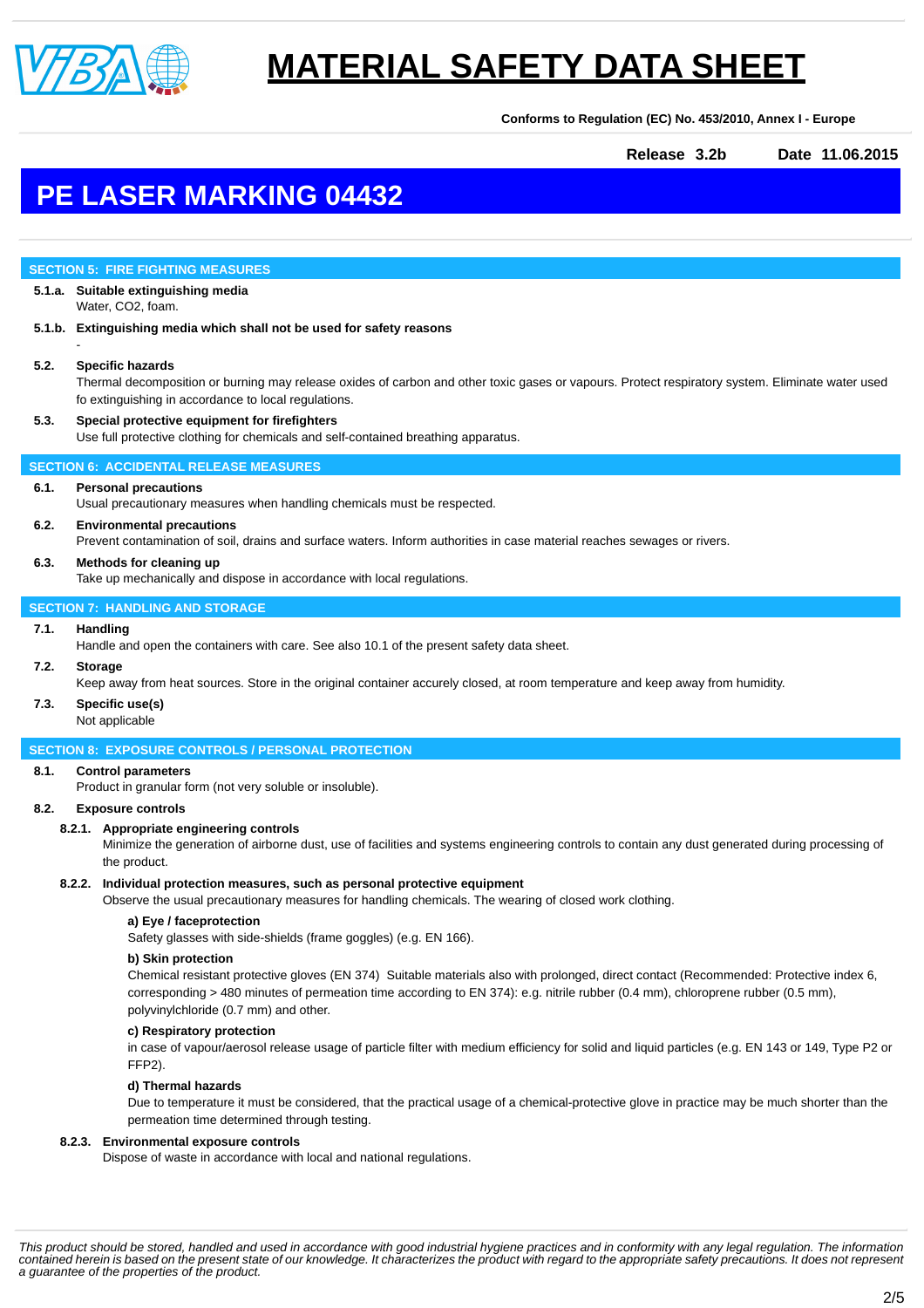

**Conforms to Regulation (EC) No. 453/2010, Annex I - Europe**

**Release 3.2b Date 11.06.2015**

## **PE LASER MARKING 04432**

|                                                               | <b>SECTION 9: PHYSICAL AND CHEMICAL PROPERTIES</b>                                                                                                   |                                      |                                                                      |                           |  |
|---------------------------------------------------------------|------------------------------------------------------------------------------------------------------------------------------------------------------|--------------------------------------|----------------------------------------------------------------------|---------------------------|--|
| Information on basic physical and chemical properties<br>9.1. |                                                                                                                                                      |                                      |                                                                      |                           |  |
|                                                               | <b>Physical state:</b>                                                                                                                               | Granule                              | Colour:                                                              | Colourless                |  |
|                                                               | Odour:                                                                                                                                               | odourless                            | pH value:                                                            | not applicable            |  |
|                                                               | <b>Boiling point/boiling range:</b>                                                                                                                  | °C not applicable                    | Flash point:                                                         | °C not applicable         |  |
|                                                               | Vapour pressure:                                                                                                                                     | KPA not applicable                   | <b>Water solubility:</b>                                             | insoluble                 |  |
|                                                               | Lipid solubility:                                                                                                                                    | not applicable                       | Partition coefficient: n-octanol/water:<br>Vapour density:           | not determined            |  |
|                                                               | <b>Viscosity:</b><br><b>Evaporation rate:</b>                                                                                                        | cSt not applicable<br>not applicable |                                                                      | KPA not applicable        |  |
| 9.2.                                                          | <b>Other information</b>                                                                                                                             |                                      |                                                                      |                           |  |
|                                                               | Flammability:                                                                                                                                        | not applicable<br>°C                 | <b>Explosive limits:</b>                                             | Vol % not applicable      |  |
|                                                               | Melting point / softening point:                                                                                                                     | 100-140<br>°C                        | Decomposition temperature:                                           |                           |  |
|                                                               | Density:                                                                                                                                             | g/cc not determined                  | <b>Relative density:</b>                                             | $0,6 - 1,2$<br>$g$ / $cc$ |  |
|                                                               | <b>SECTION 10: STABILITY AND REACTIVITY</b>                                                                                                          |                                      |                                                                      |                           |  |
| 10.1.                                                         | Reactivity                                                                                                                                           |                                      |                                                                      |                           |  |
|                                                               | No specific reactivity hazards associated with this product.                                                                                         |                                      |                                                                      |                           |  |
| 10.2.                                                         | <b>Chemical stability</b>                                                                                                                            |                                      |                                                                      |                           |  |
|                                                               | Stable under normal temperature conditions and used in accordance with the recommendations of Use.                                                   |                                      |                                                                      |                           |  |
| 10.3.                                                         | Possibility of hazardous reactions                                                                                                                   |                                      |                                                                      |                           |  |
|                                                               | not applicable                                                                                                                                       |                                      |                                                                      |                           |  |
| 10.4.                                                         | <b>Conditions to avoid</b>                                                                                                                           |                                      |                                                                      |                           |  |
|                                                               | Keep away from heat sources.                                                                                                                         |                                      |                                                                      |                           |  |
| 10.5.                                                         | <b>Materials to avoid</b><br>None.                                                                                                                   |                                      |                                                                      |                           |  |
| 10.6.                                                         | Hazardous decomposition products                                                                                                                     |                                      |                                                                      |                           |  |
|                                                               | None if the product is used in compliance with the correct usage procedures.                                                                         |                                      |                                                                      |                           |  |
|                                                               | <b>SECTION 11: TOXICOLOGICAL INFORMATION</b>                                                                                                         |                                      |                                                                      |                           |  |
| 11.1.                                                         | Information on toxicological effects                                                                                                                 |                                      |                                                                      |                           |  |
|                                                               | In solid granule form the product can't be tested on animals. When the product is used following the instructions, no harmful consequences have been |                                      |                                                                      |                           |  |
|                                                               | registered yet.                                                                                                                                      |                                      |                                                                      |                           |  |
|                                                               | Toxicity data related to most significant substance contained in the product:                                                                        |                                      |                                                                      |                           |  |
|                                                               | a) Acute toxicity: (LD-50)                                                                                                                           |                                      | > 10000 mg/kg                                                        |                           |  |
|                                                               | b) Irritation:                                                                                                                                       |                                      | not irritant                                                         |                           |  |
|                                                               | c) Corrosivity:                                                                                                                                      |                                      | not irritant                                                         |                           |  |
|                                                               | Mixture                                                                                                                                              |                                      |                                                                      |                           |  |
|                                                               | a) Sensitisation:                                                                                                                                    |                                      | not sensitizing.                                                     |                           |  |
|                                                               | b) Repeated dose toxicity:                                                                                                                           |                                      | not applicable.                                                      |                           |  |
|                                                               | c) Carcinogenicity:                                                                                                                                  |                                      | not applicable.                                                      |                           |  |
|                                                               | d) Mutagenicity:                                                                                                                                     |                                      | not applicable.                                                      |                           |  |
|                                                               | e) Toxicity for reproduction:                                                                                                                        |                                      | not applicable.                                                      |                           |  |
|                                                               | f) Information on likely routes of exposure:<br>- inhalation:                                                                                        | there were no serious effects.       |                                                                      |                           |  |
|                                                               | - ingestion (swallowing):                                                                                                                            |                                      | the amount ingested by accident not likely to cause harmful effects. |                           |  |
|                                                               | - skin exposure:                                                                                                                                     | there were no serious effects.       |                                                                      |                           |  |
|                                                               |                                                                                                                                                      | there were no serious effects.       |                                                                      |                           |  |
|                                                               | - eye exposure:<br>g) Other information:                                                                                                             |                                      |                                                                      |                           |  |
|                                                               |                                                                                                                                                      |                                      |                                                                      |                           |  |

This product should be stored, handled and used in accordance with good industrial hygiene practices and in conformity with any legal regulation. The information<br>contained herein is based on the present state of our knowle *a guarantee of the properties of the product.*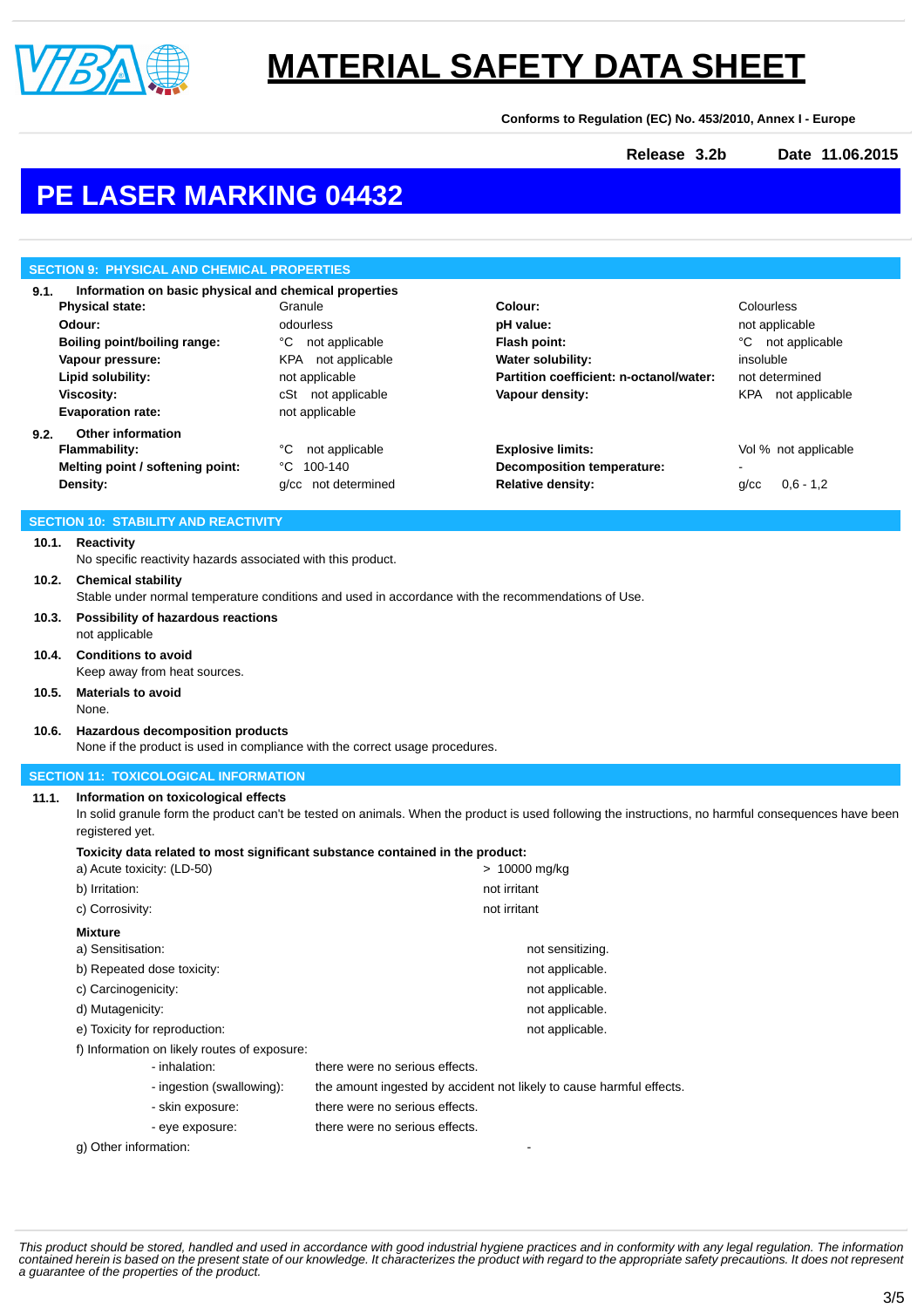

**Conforms to Regulation (EC) No. 453/2010, Annex I - Europe**

**Release 3.2b Date 11.06.2015**

## **PE LASER MARKING 04432**

|                                            | <b>SECTION 12: ECOLOGICAL INFORMATION</b>                                                                                                          |      |  |  |  |
|--------------------------------------------|----------------------------------------------------------------------------------------------------------------------------------------------------|------|--|--|--|
|                                            | 12.1. Toxicity<br>We dispose of no data because of the insolubility of the product. Mechanical separation is only possible in purification plants. |      |  |  |  |
|                                            | 12.2. Persistence and degradability<br>The product is made from non-biodegradable compounds.                                                       |      |  |  |  |
| 12.3.                                      | <b>Bioaccumulative potential</b><br>Not applicable.                                                                                                |      |  |  |  |
| 12.4.                                      | <b>Mobility in soil</b><br>Not relevant.                                                                                                           |      |  |  |  |
| 12.5.                                      | <b>Results of PBT and vPvB assessment</b><br>Not classified.                                                                                       |      |  |  |  |
|                                            | 12.6. Other adverse effects<br>None known.                                                                                                         |      |  |  |  |
| <b>SECTION 13: DISPOSAL CONSIDERATIONS</b> |                                                                                                                                                    |      |  |  |  |
| 13.1.                                      | <b>Waste treatment methods</b><br>Where possible recycling is preferred to disposal. They can be disposed of in accordance with local regulations. |      |  |  |  |
| <b>SECTION 14: TRANSPORT INFORMATION</b>   |                                                                                                                                                    |      |  |  |  |
| None<br>ADR (road) / RID (rail)            |                                                                                                                                                    |      |  |  |  |
| IMDG (sea)                                 |                                                                                                                                                    | None |  |  |  |
| ICAO / IATA (air)                          |                                                                                                                                                    | None |  |  |  |
| Other applicable information               |                                                                                                                                                    |      |  |  |  |
|                                            | 14.1. UN number                                                                                                                                    |      |  |  |  |
| 14.2.                                      | UN proper shipping name                                                                                                                            |      |  |  |  |
| 14.3.                                      | Transport hazard class(es)                                                                                                                         |      |  |  |  |
| 14.4.                                      | Packing group                                                                                                                                      |      |  |  |  |
| 14.5.                                      | <b>Environmental hazards</b>                                                                                                                       |      |  |  |  |
| 14.6.                                      | Special precautions for user<br>Not applicable                                                                                                     |      |  |  |  |
| 14.7.                                      | Transport in bulk according to Annex II of MARPOL 73/78 and the IBC Code<br>Not applicable                                                         |      |  |  |  |

#### **SECTION 15: REGULATORY INFORMATION**

**15.1. Standards legislation on health and safety legislation specific for the substance or mixture** EU regulations: Regulation (EC) No.1907/2006 (REACH) Regulation (EC) No 1272/2008 (CLP) and amendments.

If other regulatory information applies that is not already provided elsewhere in this safety data sheet, then it is described in this subsection. Authorisations and/or restrictions on use:

This product should be stored, handled and used in accordance with good industrial hygiene practices and in conformity with any legal regulation. The information<br>contained herein is based on the present state of our knowle *a guarantee of the properties of the product.*